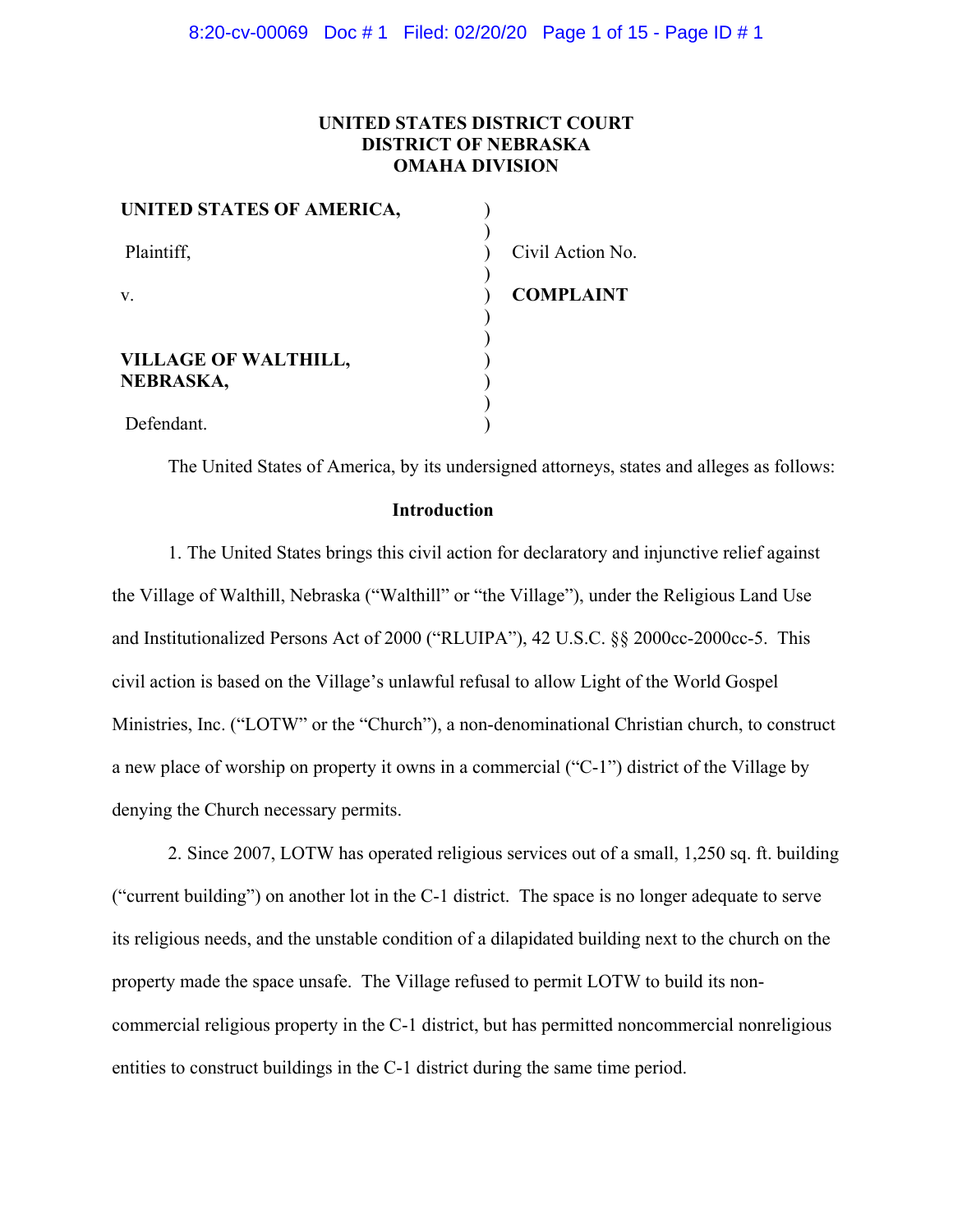#### 8:20-cv-00069 Doc # 1 Filed: 02/20/20 Page 2 of 15 - Page ID # 2

3. The Village's conduct violates RLUIPA: (a) by imposing a substantial burden on LOTW's exercise of religion that is not justified by a compelling governmental interest pursued in the least restrictive means, 42 U.S.C.  $\S 2000cc(a)(1)$ ; and (b) by treating LOTW on less favorable terms than comparable nonreligious institutions and places of assembly, *id.* §  $2000cc(b)(1)$ .

4. On July 2, 2018, LOTW filed suit against Walthill, alleging that the Village had violated its rights under the First Amendment and RLUIPA. *Light of the World Gospel Ministries, Inc. v. Vill. of Walthill, Nebraska*, No. 8-18-cv-312-LSC-SMB (D. Neb.) (hereinafter *LOTW v. Vill. of Walthill*).

### **Jurisdiction, Venue, and Parties**

5. The Court has jurisdiction over this action under 28 U.S.C. §§ 1331 and 1345 and under 42 U.S.C. § 2000cc-2.

6. Venue is proper under 28 U.S.C. § 1391(b) because the actions giving rise to this action occurred in the District of Nebraska.

7. The United States has the authority to bring this action under 42 U.S.C. § 2000cc-2(f).

8. Defendant Walthill, a village and municipal corporation in Thurston County, Nebraska, is governed by a five-member Board of Trustees ("the Board"), including a chairperson and vice chairperson, whose members serve four-year terms. The Planning Commission handles zoning and permitting requests for the Village. After conducting hearings, the Commission makes recommendations to the Board, which then votes to approve or disapprove the decision of the Commission. Walthill, Nebraska Zoning Regulations (hereinafter, "2014 Ordinance"), Art. 4.

9. Walthill is a "government" as defined by RLUIPA, 42 U.S.C. § 2000cc-5(4)(A)(i).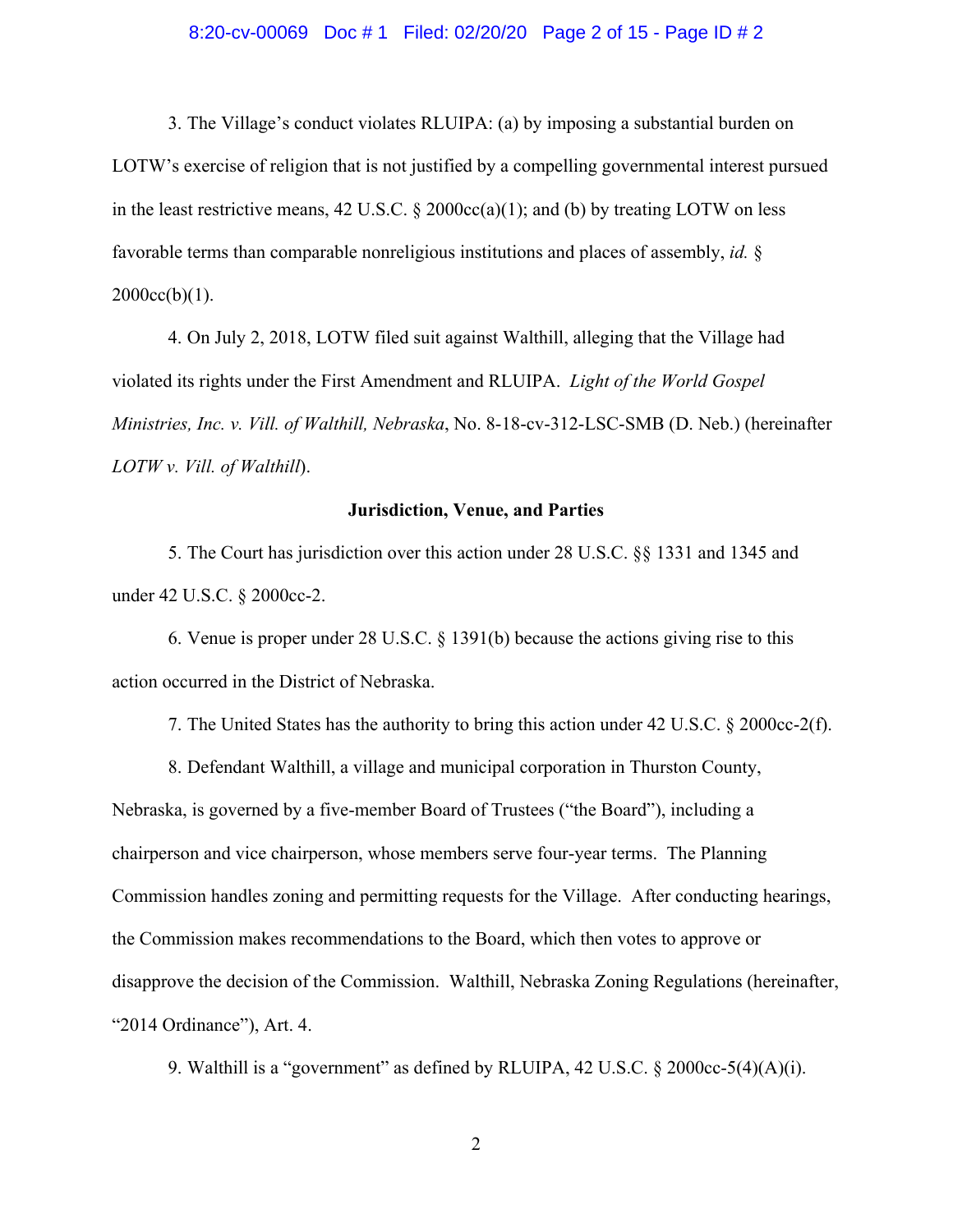### 8:20-cv-00069 Doc # 1 Filed: 02/20/20 Page 3 of 15 - Page ID # 3

#### **Facts**

# *LOTW and Its Need for a New Church*

10. LOTW is a multi-ethnic, nondenominational Christian church organized under the laws of Nebraska as a non-profit corporation and is a "religious assembly or institution" within the meaning of RLUIPA.  $42$  U.S.C.  $\S$  2000cc(2)(b)(1).

11. According to LOTW, its purpose is to worship God and Jesus Christ and to encourage others in the region to do the same. LOTW believes that to carry out this purpose it must regularly assemble to worship, including through collective prayer, song and teachings.

12. LOTW believes a central location in the Village is critical to its mission because the Church draws congregants and attendees from the rural areas and communities surrounding Walthill.

13. Since occupying its current building at 214 Main Street in 2007, LOTW has seen attendees at the Church's religious events increase from approximately 130 to approximately 200 individuals. LOTW's current building can accommodate only 130 individuals; thus, it has outgrown its space and only part of its congregation is able to meet and worship together at the same time.

14. In addition to religious services, LOTW provides religious educational programming for children in its current building. On Sundays, up to 20 children gather in a school room that is approximately 11 by 12.4 feet. The room does not adequately accommodate all the children who regularly attend the program.

15. Many members have stopped attending the Church because its current building is overcrowded. In addition, prospective members have chosen not to join the Church because there is insufficient space to accommodate them.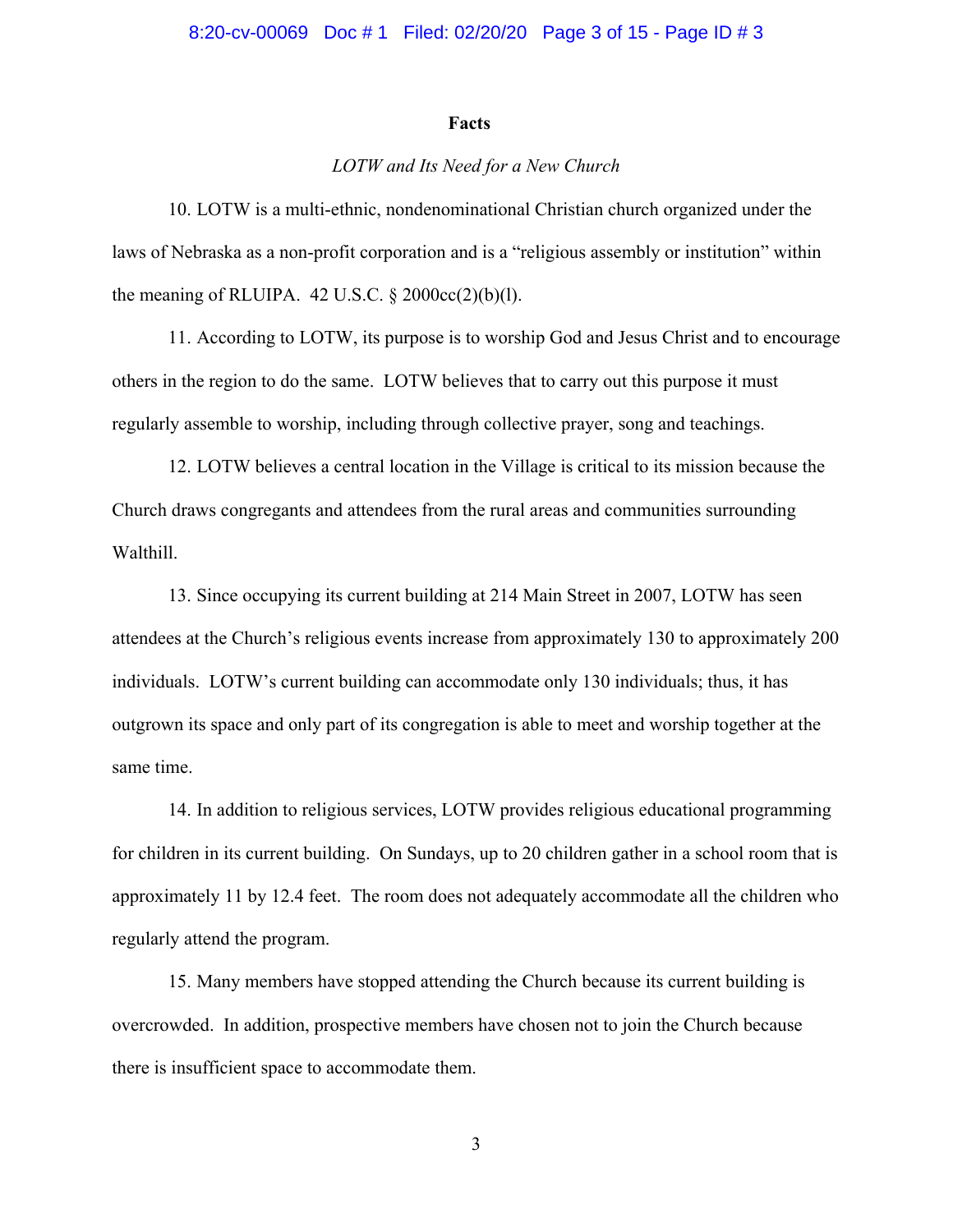### 8:20-cv-00069 Doc # 1 Filed: 02/20/20 Page 4 of 15 - Page ID # 4

16. In addition to being too small, LOTW's current building has been unsafe because the roof and floor of an adjacent building have collapsed, and a construction company with whom LOTW consulted told LOTW that the remaining structure was close to collapsing. In September of 2016, LOTW sought a demolition permit to destroy the structure so that it would not topple over onto the church. The Village did not approve demolition of the structure until the spring of 2019.

17. In early 2013, LOTW purchased four additional properties on Walthill's Main Street for the purpose of constructing a larger place of worship. Lots 209, 211, 215 and 223 ("the Main Street properties"), consist of dilapidated and vacant structures directly across from its current location in the C-1 district. LOTW has a "property interest" in the Main Street properties within the meaning of RLUIPA,  $42$  U.S.C.  $\S$  2000cc-5(5).

18. At the time LOTW purchased the Main Street properties and before 2014, noncommercial uses were not allowed in the C-1 district under the ordinance in effect at the time ("Ordinance 1986"). Nevertheless, several noncommercial uses were operating in the C-1 district, including the Village Hall, the Village Library, the Walthill Senior Center, the Olive Branch Masonic Lodge, and LOTW's current building. The Village did not take any enforcement action against these uses.

# *Walthill's Zoning Regulations and Comprehensive Plan*

19. Because the Village's zoning code did not allow noncommercial uses in the Village's C-1 zoning district prior to 2014, churches, places of worship and other noncommercial assemblies could locate only in the Village's agricultural, residential, and industrial zoning districts, and were required to obtain a special use permit (SUP) from the Village before they were allowed to do so.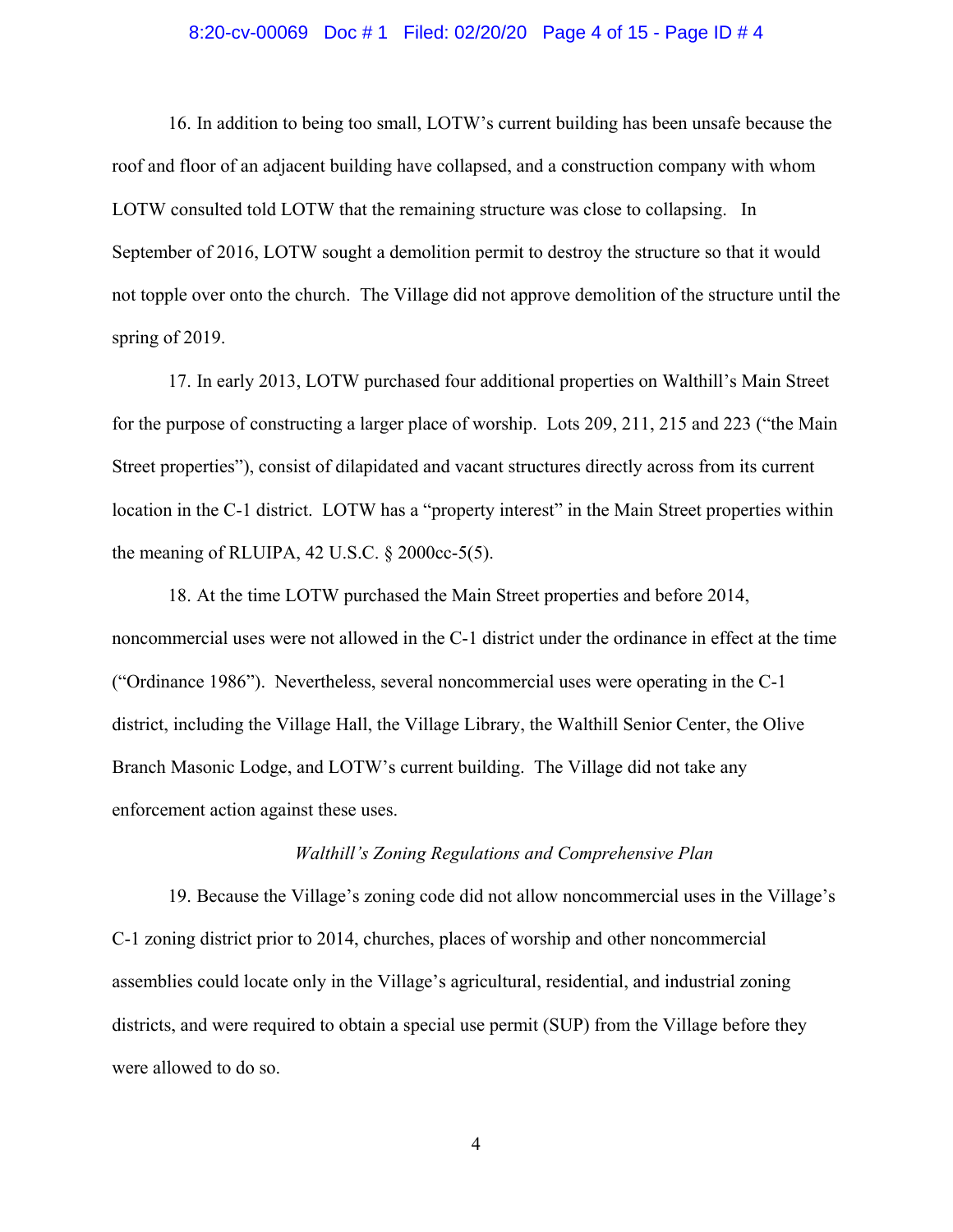#### 8:20-cv-00069 Doc # 1 Filed: 02/20/20 Page 5 of 15 - Page ID # 5

20. In April 2014, the Village amended its zoning ordinance ("Ordinance 2014") to permit as special uses religious and other noncommercial assemblies in the C-1 district. However, like its predecessor (Ordinance 1986), Ordinance 2014 still prohibits noncommercial assemblies, including churches and other religious institutions, from operating by right in any district of the Village. Ordinance 2014 expressly states, "[p]ublic/quasi-public uses of an educational, recreational or religious type including nursery schools, churches, parsonages, other religious institutions" and "[p]ublic and private charitable institutions" are "specially permitted uses" that may locate in the C-1 district provided they first obtain an SUP. Ordinance 2014, § 504.04. Consequently, a religious group would need to seek an SUP from the Village to locate a place of worship anywhere in the Village.

21. Under Ordinance 2014, an SUP application must be approved by a majority of Board members, and that approval must be supported by findings of those members that the proposed use would: 1) be compatible with and similar to the use permitted in the district; 2) not be a matter which should require rezoning of the property; 3) not be detrimental to adjacent property; 4) not tend to depreciate the value of the surrounding structures or property; 5) be compatible with the stated intended use of the district; 6) not change the character of the district; and 7) be in accordance with the Comprehensive Plan.

22. In addition, Ordinance 2014 provides that if owners of adjacent properties, including those "extending three hundred (300) feet" from either side, "protest[ed]" the proposed use, an affirmative vote by three-quarters of the Board, that is, of at least four of the five Board members, is required for SUP approval. Ordinance 2014, § 504.04.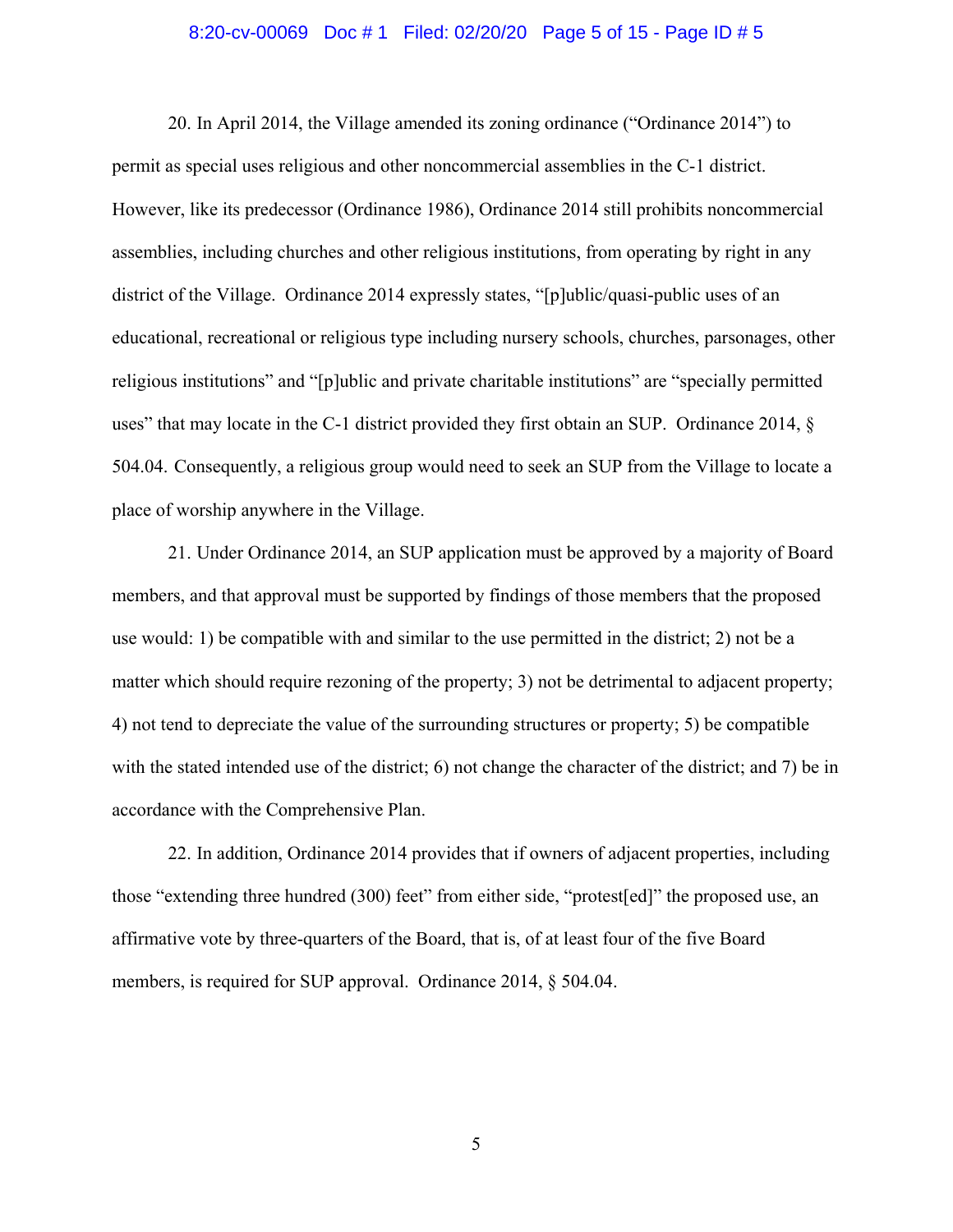### 8:20-cv-00069 Doc # 1 Filed: 02/20/20 Page 6 of 15 - Page ID # 6

23. In March of 2014, Walthill adopted a new ten-year Comprehensive Plan, which set forth the Village's developmental goals for the decade ("2014 Comprehensive Plan" or "the Plan").

24. In its analysis of Walthill's land-use practices, the Plan notes "a deficiency" of public/quasi-public facilities, which include religious institutions, in the Village. The Plan goes on to note that the "public/quasi-public use" classification consists of only an estimated 1.1 acres per 100 people, "*approximately 61 percent less than the recommended Planning Standard*." 2014 Comprehensive Plan, § 4.8 (emphasis added).

25. To address this deficiency, the Plan proposes to allow land uses that fit the classification to remain in their existing locations, including commercial districts, and to "expan[d] to meet the service requirements of a growing community." 2014 Comprehensive Plan, § 4.14.

26. The Plan also sets forth as a goal the removal or repair of "dilapidated and unsightly buildings." 2014 Comprehensive Plan, §§ 2.3-2.4, 2.6-2.9. The Plan states specifically that "[a]ll future development and redevelopment activities should strive to eliminate any existing occurrences of deteriorating or dilapidated buildings." *Id*. at § 3.11.

# *The Village's Revocation of LOTW's Building Permit*

27. In the spring and summer of 2013, after LOTW's purchase of its Main Street properties earlier that year, the Village Board held meetings with LOTW to resolve issues related to liens it held on certain parcels of LOTW's Main Street properties. On July 1, 2013, the Board, voted to release its tax lien on those properties in exchange for payment by LOTW.

28. On December 18, 2013, LOTW submitted an application for a building permit to construct a place of worship on its Main Street properties.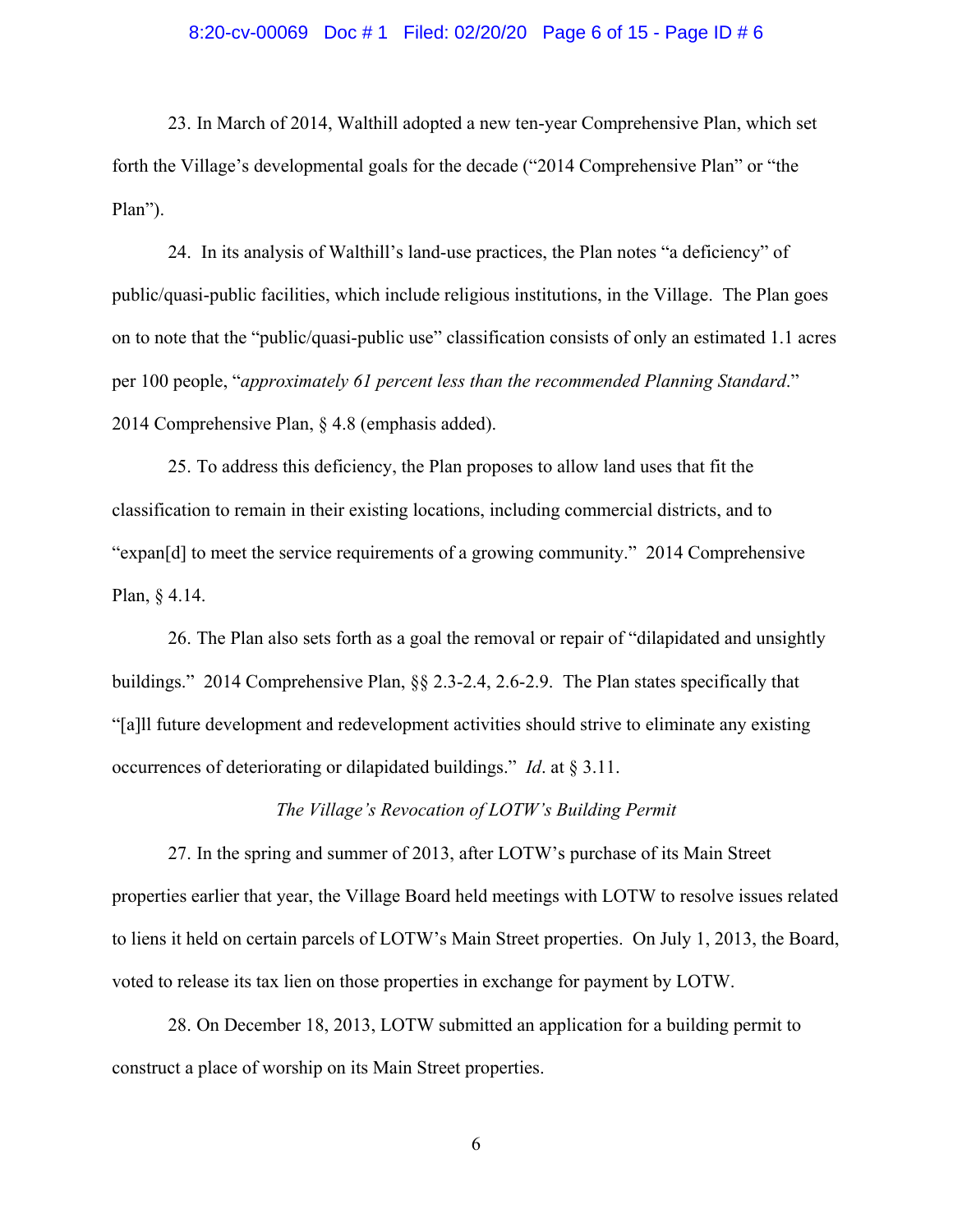### 8:20-cv-00069 Doc # 1 Filed: 02/20/20 Page 7 of 15 - Page ID # 7

29. On January 14, 2014, the Board approved LOTW's December 18, 2013 application for a building permit.

30. At the time the Board approved the building permit and received payment for tax liens on the property, it knew that LOTW intended to use the Main Street properties to construct a place of worship.

31. In May of 2014, LOTW applied for a demolition permit to destroy the vacant, dilapidated buildings on its Main Street properties.

32. On June 2, 2014, the Village Board tabled the application of the demolition permits and placed the matter on the Board's July 2014 meeting agenda.

33. On or about June 25, 2014, an attorney for LOTW sent a letter to the Board raising concerns about the Village's refusal to grant the requested demolition permit and discussing several provisions of RLUIPA.

34. On July 2, 2014, the Board's Chairperson sent an email message to the Village Clerk regarding the agenda for the Board's July 8, 2014 meeting. The message stated: "[i]mmediately after the agenda items for the out of town people, please add the following items: 1) Executive Session to discuss possible litigation against the Village and to confer with our attorney[;] 2) Discussion of revocation of building permit number 01142014 approved on 1/14/2014 for LOTW Gospel Ministries-Discussion-Board action."

35. At its July 15, 2014 meeting, the Board voted to postpone consideration of the demolition permit. The Board also *revoked* the Church's building permit issued on January 14, 2014, thereby prohibiting construction of a new church building.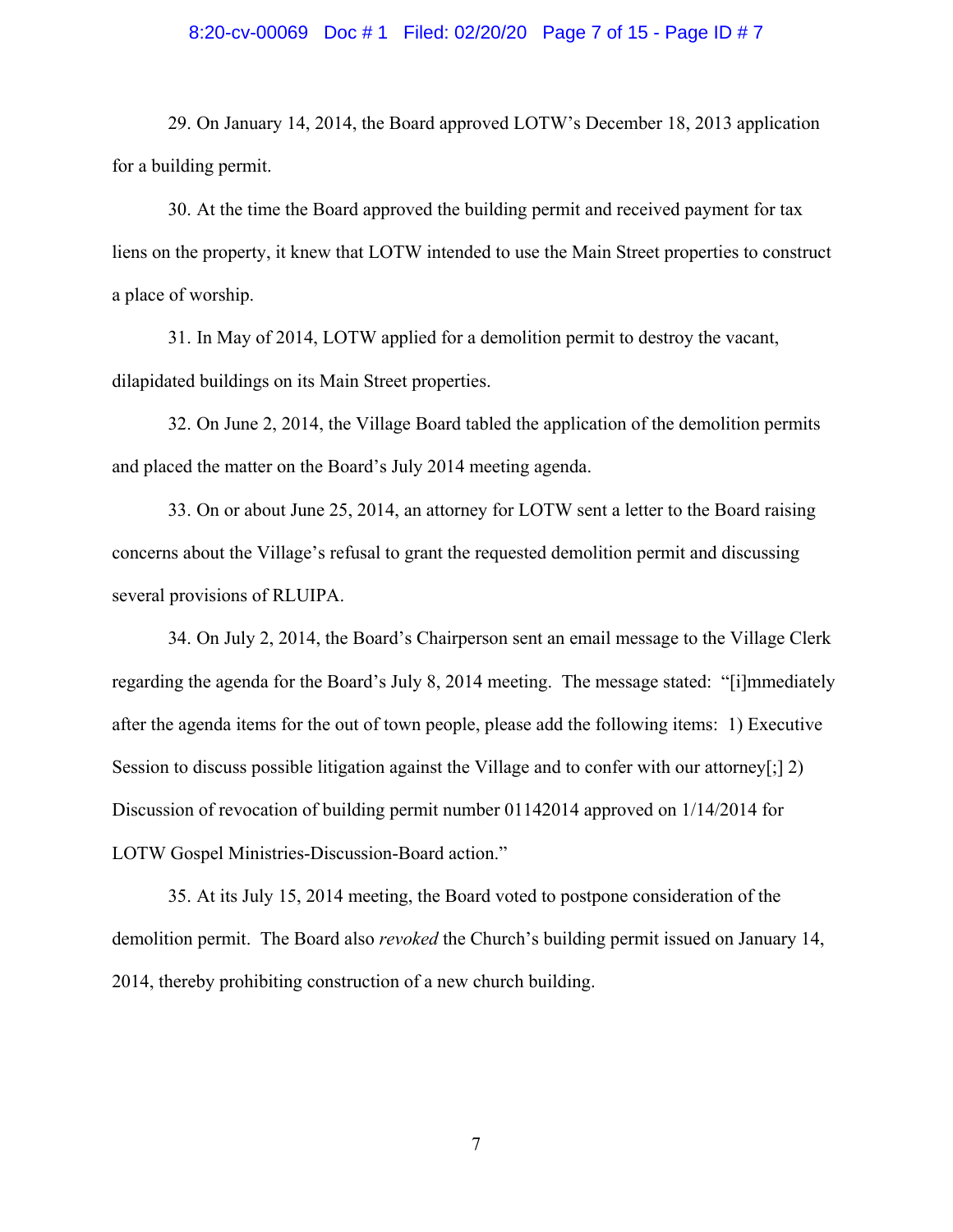### 8:20-cv-00069 Doc # 1 Filed: 02/20/20 Page 8 of 15 - Page ID # 8

36. The July 15, 2014 meeting minutes state that the Board's sole reason for revoking the permit was the "testimony" of four individuals who attended the meeting. The meeting minutes state:

Visitors speaking included Sherry Moniz-Dewey, Thomas Parker, Mitchell Parker and Lisa Drum with concerns regarding LOTW Gospel Ministries.

As a result of the testimony given by visitors, Trustee Grant made a motion to revoke building permit #01142014 to LOTW Gospel Ministries. Voting aye: Ross, Grant and Porter. Nay: King: Absent: Appleton. Motion carried.

37. In filings in LOTW's suit against the Village, the Village admitted that the Village Board "revoked [LOTW's] building permit after [the four individuals] spoke [at the July 15, 2014 meeting] and alleged that LOTW had proselytized in ways they believed to be offensive or that members of [LOTW] held unfavorable religious views of Native Americans or of Native American religious beliefs." *LOTW v. Vill. of Walthill*, "Report of Parties' Planning Conference (Doc. 25) at 3-4.

38. From July 2014 through the winter of 2016, LOTW repeatedly renewed its May 2014 request for a demolition permit to remove dilapidated and deteriorating structures from its Main Street properties. The Village routinely delayed acting on LOTW's requests to remove the structures, citing vague reasons for its indecision, such as a need to obtain the "specific approval or consent" of the Omaha Tribe or its Tribal Council, which, in addition to having purchased an adjoining lot, was engaged in discussions with Board members about the economic development of Walthill.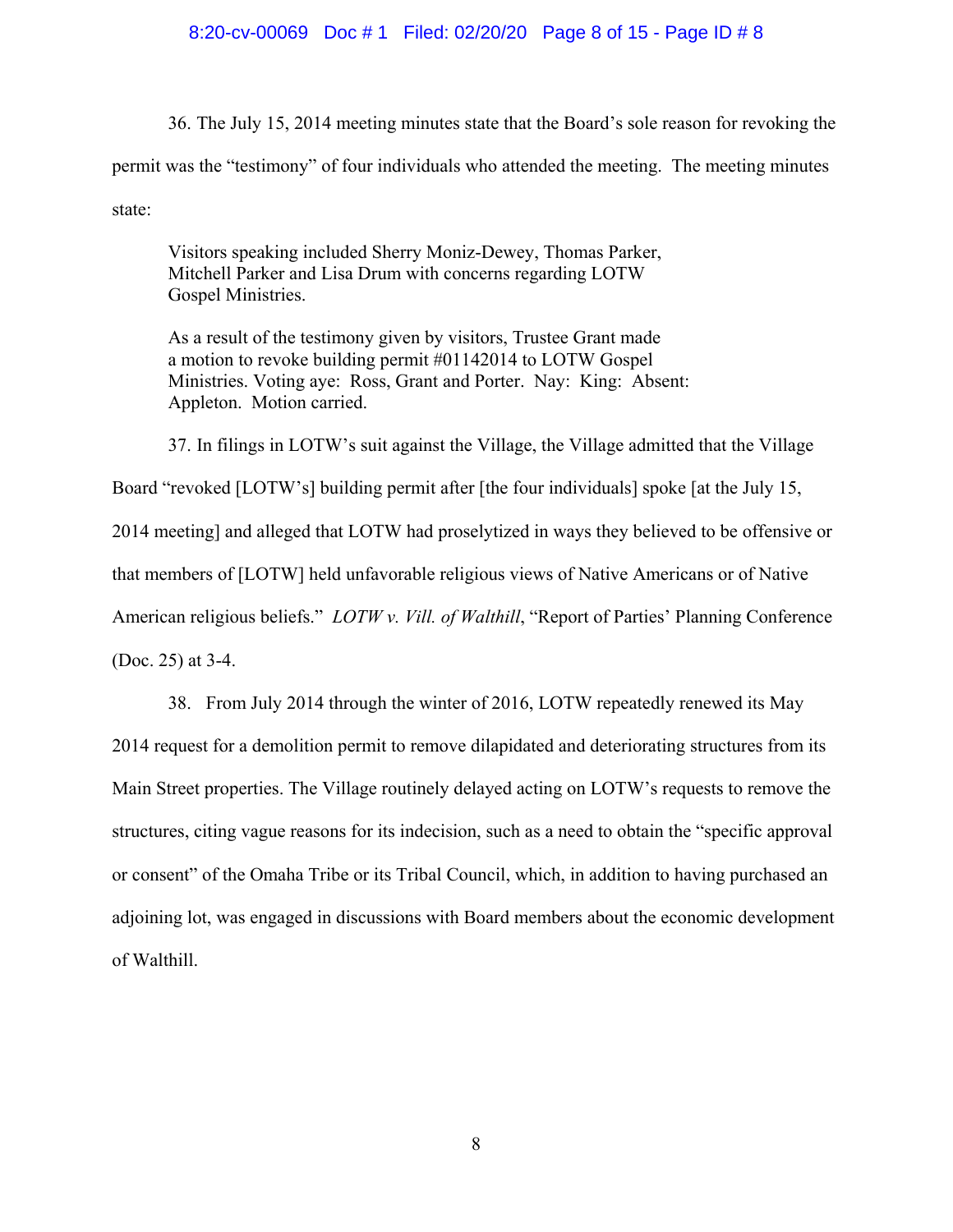# 8:20-cv-00069 Doc # 1 Filed: 02/20/20 Page 9 of 15 - Page ID # 9

### *Village's Denial of LOTW's Application for Special Use Permit*

39. In June of 2017, the Village informed LOTW that in addition to needing a building permit, it would have to apply for and obtain an SUP to construct a church on its Main Street properties.

40. On June 7, 2017, LOTW submitted an application for an SUP to replace the dilapidated and vacant buildings on its Main Street properties with a worship facility for "Church services, Bible studies, youth and children ministries and cafeteria ministries."

41. At the time LOTW filed its SUP application, it was aware that the Village had recently approved the construction of a new Walthill library in the C-1 district a block away from the Main Street properties.

42. On July 10, 2017, the Village Planning Commission held a public hearing on LOTW's SUP application. At the meeting, Pastor Malcomson of LOTW testified that LOTW had "outgrown its current building and [had] no room to continue . . . worship and ministry there."

43. At the conclusion of the hearing and according to the meeting minutes, the Commission recommended to the Board that LOTW's application for a SUP be denied on the sole basis that the requested SUP "runs counter to the long-range comprehensive plans and the intended purposes of Walthill zoning regulations in the uses of C-1 properties." The Commission did not state at the hearing or anytime afterward in what way LOTW's plans to build a church on its properties was inconsistent with the Village's comprehensive or long-term plans or how LOTW's request was in conflict with the purpose of the Village's zoning regulations for the C-1 district.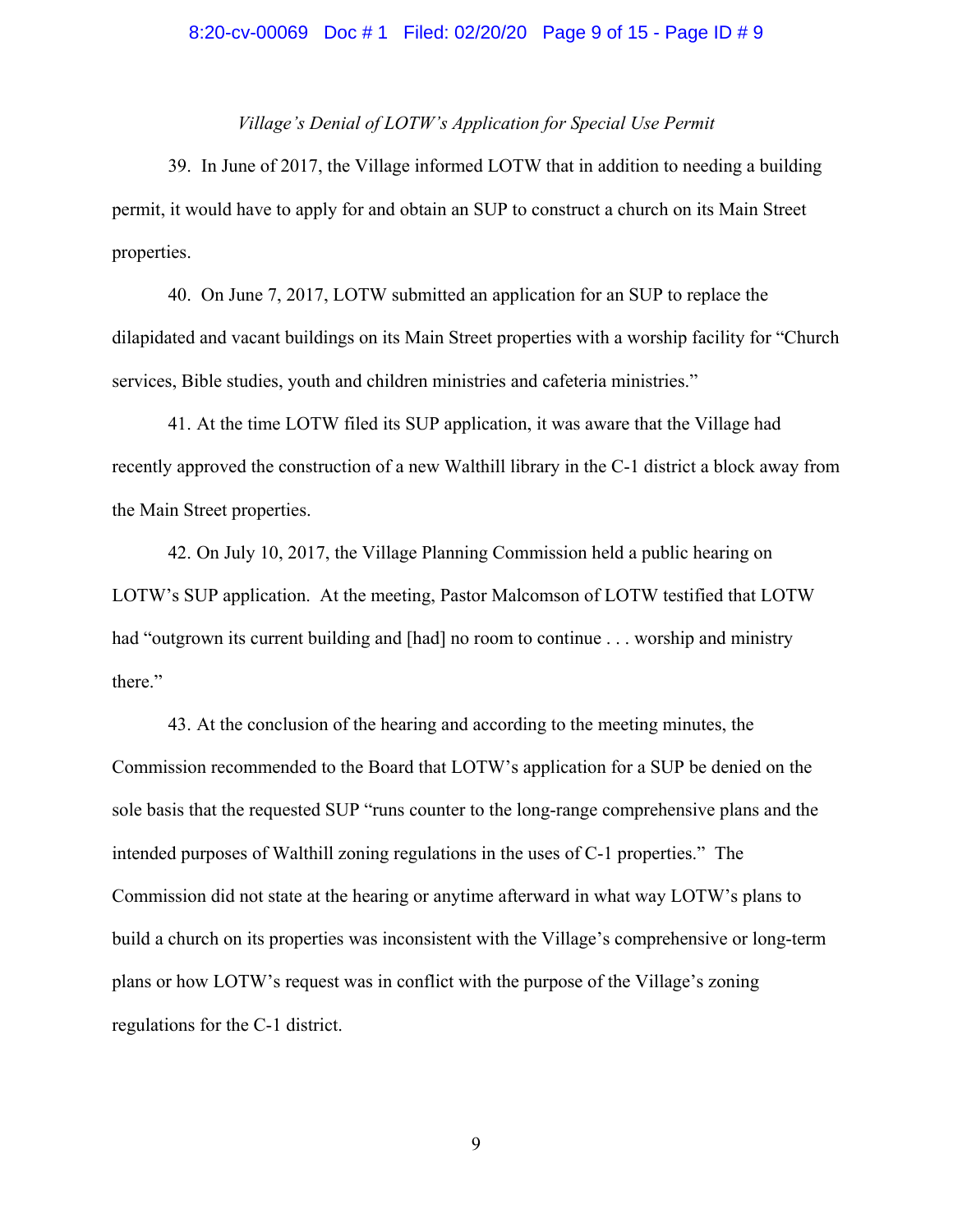#### 8:20-cv-00069 Doc # 1 Filed: 02/20/20 Page 10 of 15 - Page ID # 10

44. On September 13, 2017, the Village Board followed the Planning Commission's recommendation and denied LOTW's SUP application. The Board gave no reason for denying LOTW's SUP.

45. The Village set forth no conditions by which LOTW could seek a reversal of its adverse decisions regarding the construction of a new church, making those decisions final.

46. The SUP request was consistent with the 2014 Ordinance in effect at the time of LOTW's application. Under the 2014 Ordinance, churches, religious institutions and other "[p]ublic/quasi-public uses of an educational, recreational or religious type" and "[p]ublic and private charitable institutions" were specially permitted uses in the C-1 district, where LOTW's properties were located.

47. The SUP was also consistent with the Village's Comprehensive Plan. The Comprehensive Plan allowed land uses that fit the classification of "public/quasi-public facilities," which include religious institutions such as LOTW's, to remain and expand in commercial districts to address the "deficiency" of such facilities in the Village and to further the goal of removing "dilapidated and unsightly buildings." Neither the Planning Commission nor any other entity speaking on behalf of the Village articulated any "long-range" plans to the contrary.

48. LOTW's efforts to construct a church and conduct religious activities on the properties constitute "religious exercise" within the meaning of RLUIPA, 42 U.S.C. § 2000cc-5(7).

49. LOTW's proposals to establish a place of worship on its Main Street properties, which would involve the construction of a church and the transfer of funds, purchase of materials, and use of interstate highways, together with the Village's actions described in this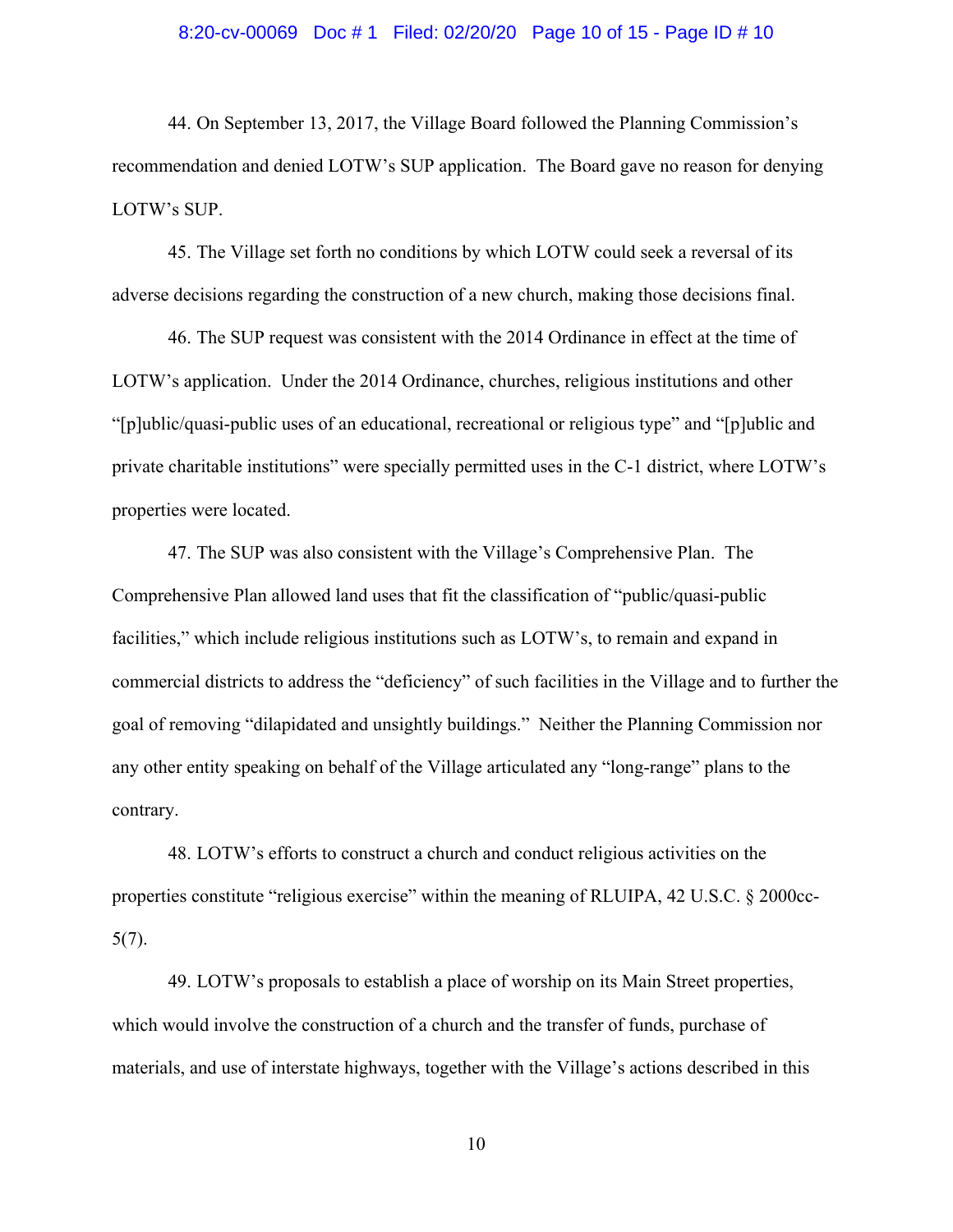#### 8:20-cv-00069 Doc # 1 Filed: 02/20/20 Page 11 of 15 - Page ID # 11

Complaint, affect interstate commerce within the meaning of RLUIPA, 42 U.S.C. §  $2000cc(a)(2)(B)$ .

50. LOTW had a reasonable expectation that it could construct a worship facility on its Main Street properties.

51. The Village's actions described in this Complaint have created considerable delay, expense, and uncertainty for LOTW in its efforts to establish an adequate facility at which to worship and conduct other religious practices in the Village.

52. A renewed search for an alternative property in the Village that is suitable for LOTW's religious needs would impose additional delay, expense, and uncertainty on the Church, particularly as religious institutions and assemblies cannot operate by right in any district of the Village and LOTW would once again have to subject itself to the arbitrary decisions of the Village.

53. The Village's actions described in this Complaint have caused LOTW to suffer financial loss, including, but not limited to, attorneys' fees.

54. The Village's denial of LOTW's SUP application and the revocation of the building permit constitute the "application" of a "land use regulation" that "limits or restricts a claimant's use or development of land," 42 U.S.C. § 2000cc-5(5), and is an "implementation of a land use regulation" in which a government as defined by RLUIPA has made an "individualized assessment of the proposed uses for the property involved." 42 U.S.C.  $\S 2000cc(a)(2)(C)$ .

> *The Village's Treatment of Nonreligious Assemblies and Institutions in the C-1 Zoning District*

55. Since Walthill's adoption of the 2014 Ordinance, the Board has approved at least two requests of nonreligious, noncommercial institutions or assemblies to construct or operate facilities in the C-1 district.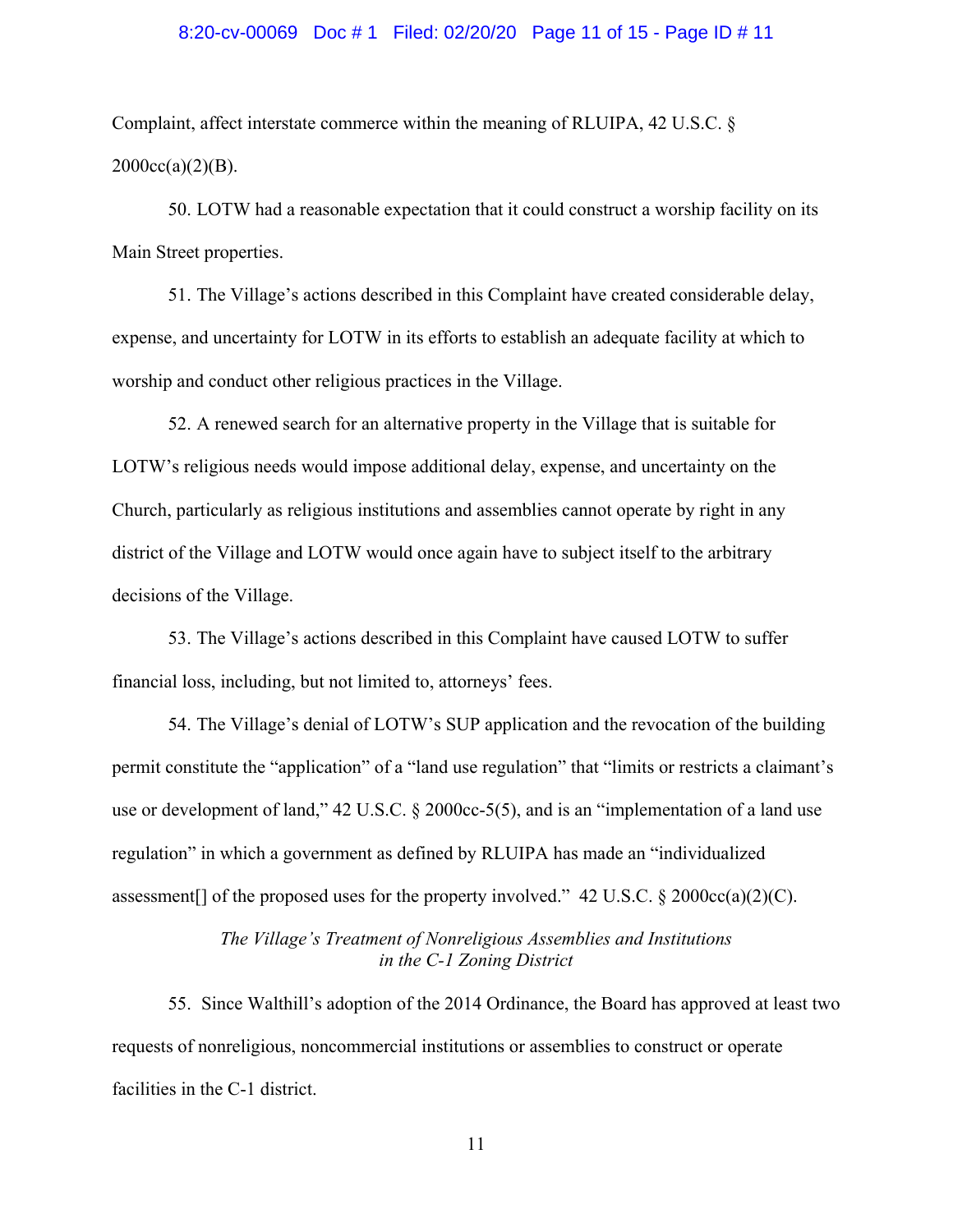#### 8:20-cv-00069 Doc # 1 Filed: 02/20/20 Page 12 of 15 - Page ID # 12

56. As referenced above, on April 25, 2016, the Board approved the relocation and construction of Walthill's public library a block away from LOTW and its Main Street properties in the C-1 district.

57. The new library was completed and open to the public in the spring of 2017. Its meeting room is available free of charge to individuals and groups to meet, discuss, and/or teach subjects of their choice.

58. On July 10, 2017, the Village also approved a permit for the Carl T. Curtis Health Education Center (CTCHEC) – Omaha Indian Tribe to construct a new building on Main Street in the C-1 district. The "intended use" of the clinic as listed on CTCHEC's application form was as a "clinic," with no further description provided on the form. As reflected in the Comprehensive Plan, the proposed center appears to be a non-profit organization that provides "educational" services to eligible recipients, as Walthill does not have a designated Medical Clinic in any of its districts.

# **COUNT I: RLUIPA – Substantial Burden**

59. The allegations above are incorporated by reference.

60. The Village's actions described in this Complaint constitute the imposition or implementation of a land use regulation that imposes a substantial burden on LOTW's religious exercise, which burden is not in furtherance of a compelling governmental interest and is not the least restrictive means of furthering such an interest, in violation of RLUIPA, 42 U.S.C. §  $2000cc(a)(1)$ .

#### **COUNT II: RLUIPA – Equal Terms**

61. The allegations above are incorporated by reference.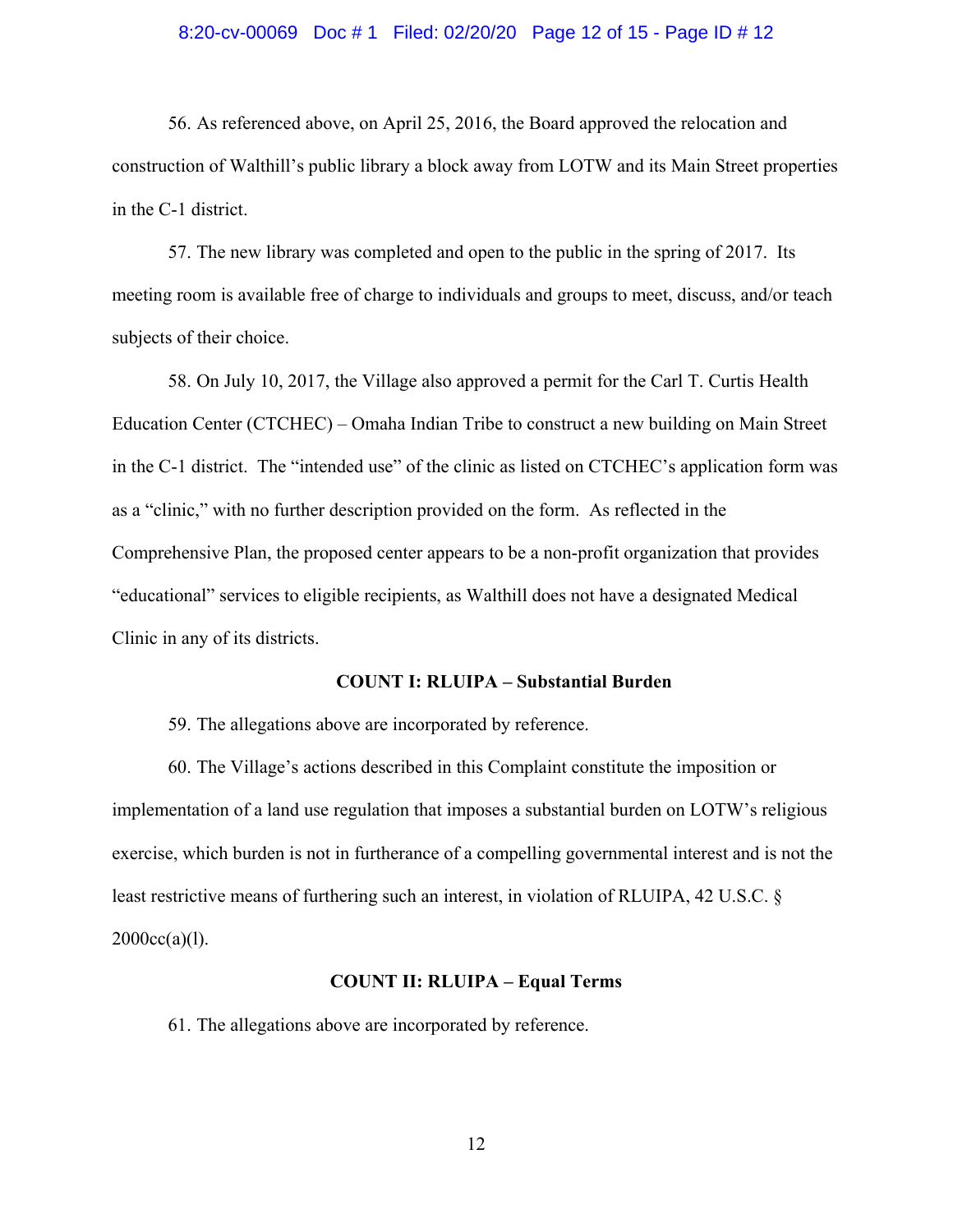#### 8:20-cv-00069 Doc # 1 Filed: 02/20/20 Page 13 of 15 - Page ID # 13

62. The Village's actions described in this Complaint constitute the imposition or implementation of a land use regulation in a manner that treats a religious assembly or institution on less than equal terms with a nonreligious assembly or institution in violation of RLUIPA, 42 U.S.C. § 2000cc(b)(l).

# **PRAYER FOR RELIEF**

**WHEREFORE,** the United States prays that this Court enter an order that:

- A. Declares that Walthill's policies and practices, as alleged herein, violate RLUIPA;
- B. Enjoins Walthill, its officers, employees, agents, successors, and all other persons in concert or participation with it, from:
	- i. Imposing a substantial burden on the religious exercise of LOTW and its members that is not narrowly tailored to further a compelling governmental interest; and
	- ii. Treating religious assemblies or institutions, including LOTW and its members, on less than equal terms with nonreligious assemblies or institutions;
- C. Requires Walthill, its officers, employees, agents, successors, and all other persons in concert or participation with it, to:
	- i. Take such actions as may be necessary to restore, as nearly as practicable, LOTW and its members to the position they would have been in but for Walthill's unlawful conduct, including, but not limited to, granting such approvals necessary to allow LOTW to construct a new church building on its Main Street properties; and
	- ii. Take such actions as may be necessary to prevent the recurrence of such unlawful conduct in the future, including, but not limited to: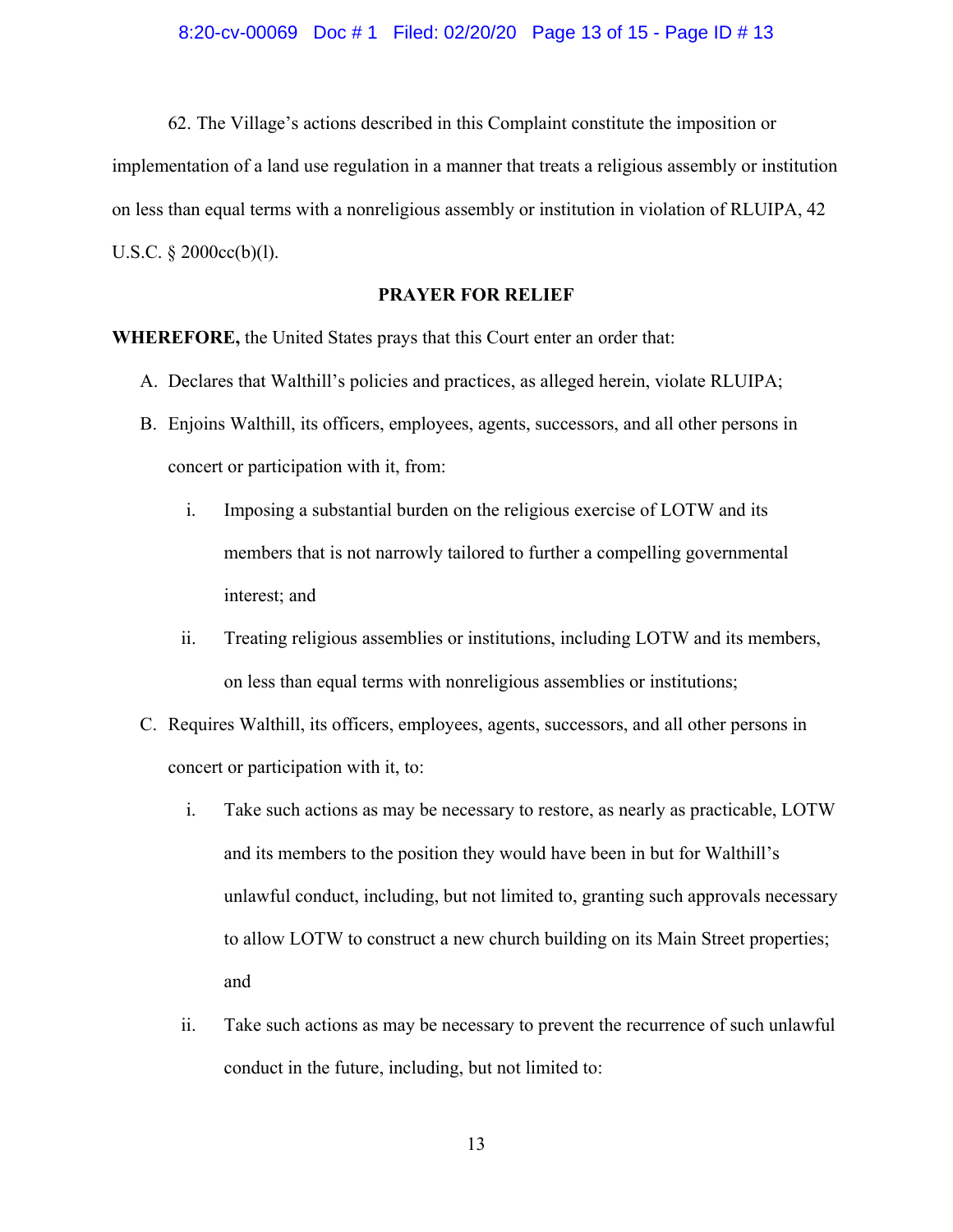- 1. Ensuring that religious assemblies or institutions are not treated on less than equal terms with nonreligious assemblies or institutions;
- 2. Providing RLUIPA training to its personnel;
- 3. Establishing procedures to address complaints of RLUIPA violations; and
- 4. Maintaining records and submitting reports relating to RLUIPA compliance; and
- D. Awards such additional relief as the interests of justice may require, together with